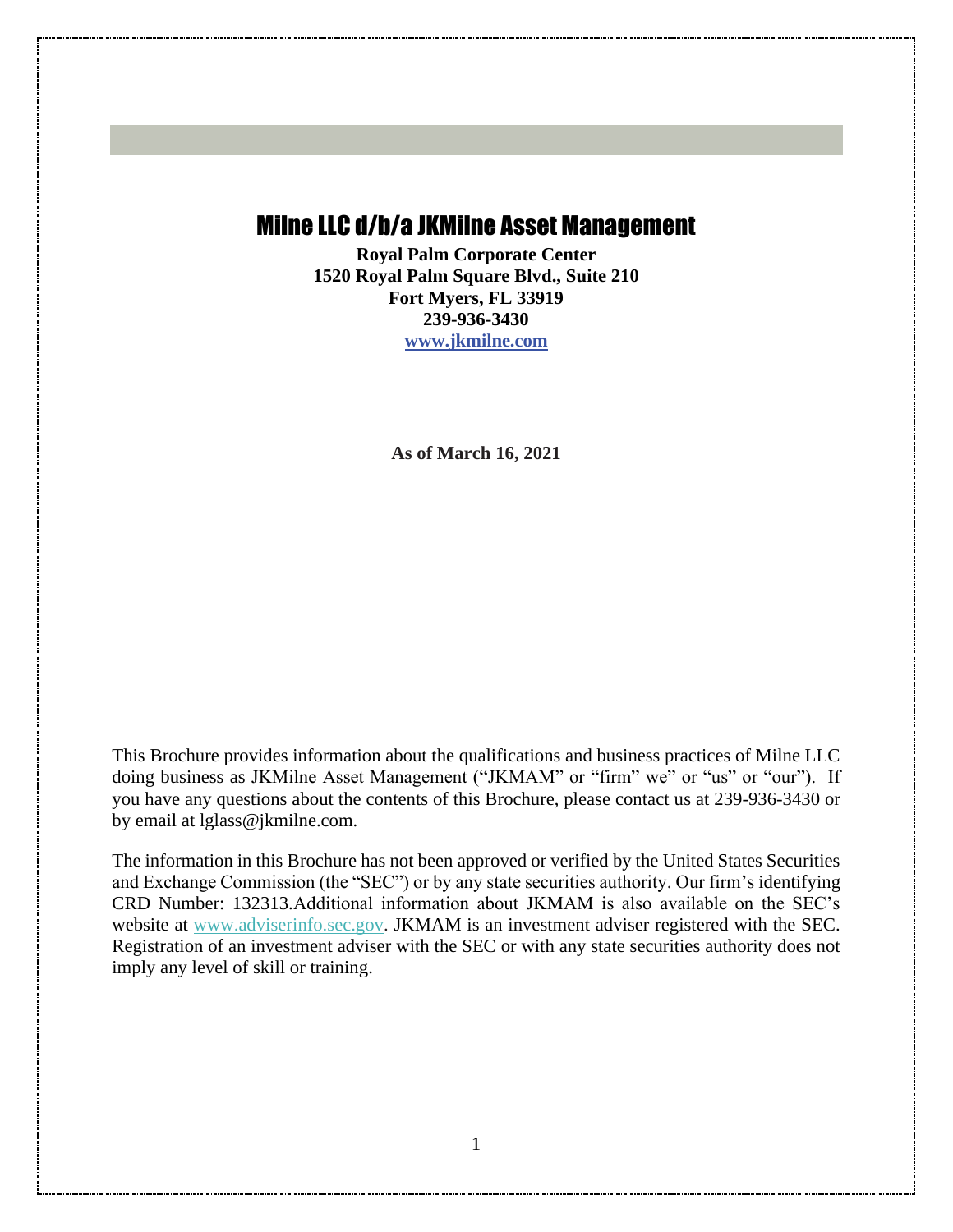#### <span id="page-1-0"></span>**Item 2 – Material Changes**

#### **Dated: March 1, 2021**

#### **This Item provides a short summary of material updates since our last annual update: March 01, 2020.**

The information contained in this section relates only to material changes that have occurred since the last update of our firm's ADV Part 2A Firm Disclosure Brochure (Brochure). We define a material change as any change that an average client would consider important to know prior to making an investment decision. Clients are encouraged to review any Item numbers referenced in this summary against the previously submitted Brochure for additional information regarding how this change may impact the client's decision to do business with our firm.

This year, JKMilne Asset Management has no material updates to report.

Consistent with the rules, we will ensure that clients receive a summary of any material changes to this and subsequent Brochures within 120 days of the close of our business' fiscal year. Furthermore, we will provide clients with other interim disclosures about material changes, as necessary.

To obtain our firm brochure and brochure supplements (information regarding each of our financial advisors), our Code of Ethics, or our Privacy Policy, please contact us at:

#### **JKMilne Asset Management**

**Royal Palm Corporate Center 1520 Royal Palm Square Blvd., Suite 210 Fort Myers, FL 33919 239-936-3430 lglass@jkmilne.com [www.jkmilne.com](http://www.jkmilne.com/)**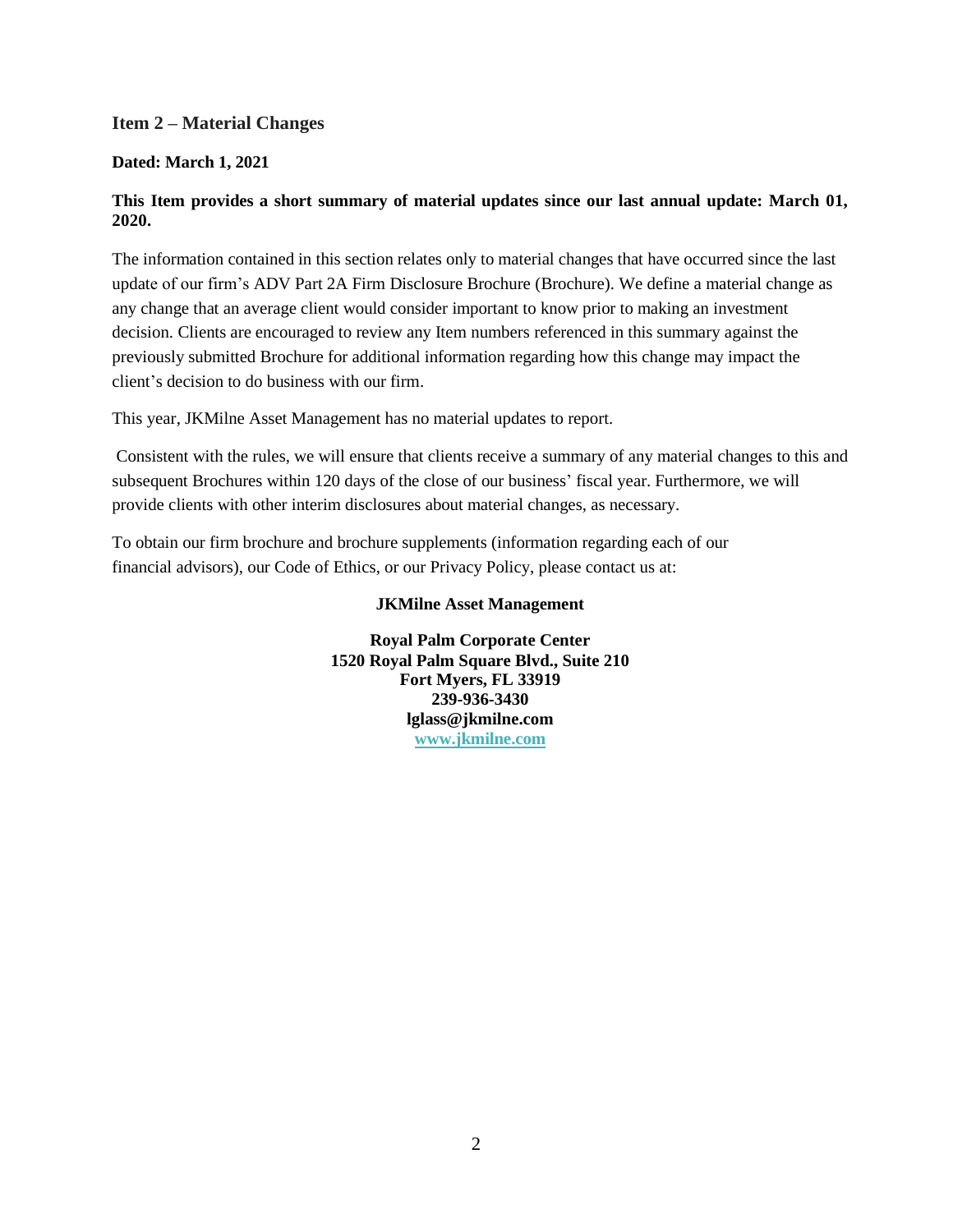# **Table of Contents**

| Item 11 - Code of Ethics, Participation or Interest in Client Transactions and Personal Trading 14 |  |
|----------------------------------------------------------------------------------------------------|--|
|                                                                                                    |  |
|                                                                                                    |  |
|                                                                                                    |  |
|                                                                                                    |  |
|                                                                                                    |  |
|                                                                                                    |  |
|                                                                                                    |  |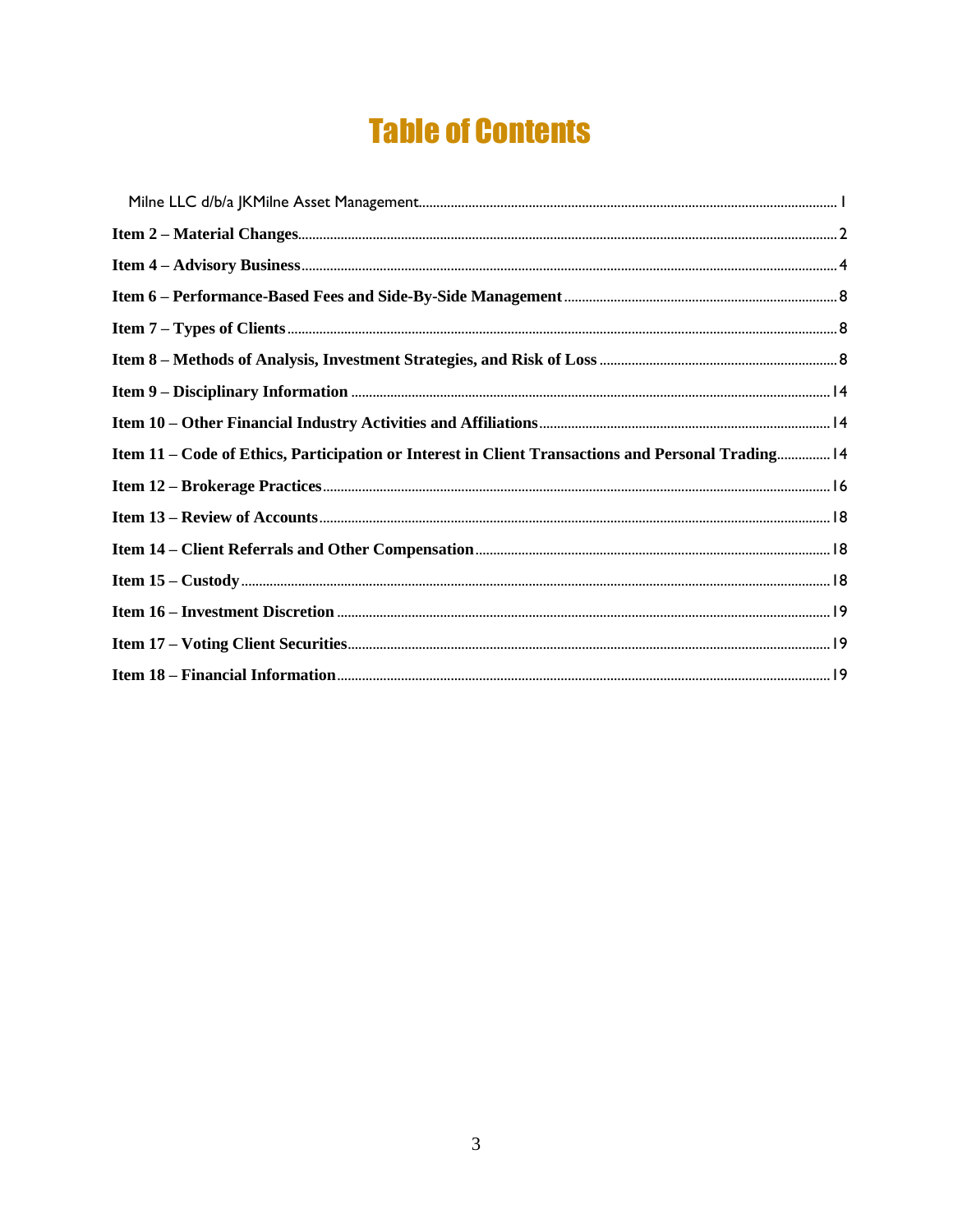#### <span id="page-3-0"></span>**Item 4 – Advisory Business**

JKMAM is currently registered with the United States Securities and Exchange Commission (the "SEC") as a registered investment adviser. Our firm is a dedicated fixed income manager that is organized as a limited liability company under the laws of the State of Delaware.

# **Ownership**

JKMAM was formed in 2004 by John K. Milne, who holds 100% of the Class A Shares of JKMAM and 95% of the Class B Shares. H. Gregory Moore holds 5% of the Class B Shares of JKMAM.

# **Services**

As a dedicated fixed-income manager, JKMAM offers a wide range of cash, credit-based, specialty bond strategies and customized portfolios to institutional investors. We provide discretionary investment advisory services to institutional investors in the form of separate accounts. Our firm will provide investment strategies to other investment advisers through sub-advisory agreements.

We offer investment advisory services tailored to meet clients' individual investment goals. We work with clients to create investment guidelines mutually acceptable to the client and our firm. When creating investment guidelines, clients may impose investment restrictions on certain individual securities or types of securities. Clients who impose investment restrictions might limit our ability to employ certain strategies, resulting in investment performance that differs from that of the composite and other client accounts. The strategies in which we may invest client assets are described below.

# **JKMAM offers the following strategies:**

Active Aggregate – Active Aggregate Portfolios are benchmarked against the *Barclays Aggregate Bond Index* or equivalent. The strategy objective is to outperform the benchmark in a given cycle. There is no limit on maximum maturity of individual instruments, issues are investment grade only securities at time of purchase, and cash investments are typically 5% or less. Investments are not limited to index sectors but will typically include securitized securities (mortgage backed).

ALL-Floating Interest Rate Opportunistic Strategy**© -** JKMilne's *ALL-Floating Interest Rate Opportunistic Strategy©* seeks to minimize interest rate risk by investing in U.S. dollar denominated investment grade corporate bonds that pay a variable rate coupon that reset to a short duration index (typically 3-month resets). The strategy is designed to be competitive from a total return perspective with longer duration investment grade fixed income strategies but experience less return volatility due to the coupon rate resetting feature of the bonds. Intermediate Active – Intermediate Active Portfolios are benchmarked against the *Barclays Intermediate Government Credit Bond Index* or equivalent. The strategy objective is to outperform the benchmark in a given cycle. The maturity of instruments and investments is typically (but not limited to) 10 years or less, investment grade only securities at time of purchase, and cash investments are typically 5% or less. Investments are not limited to index sectors.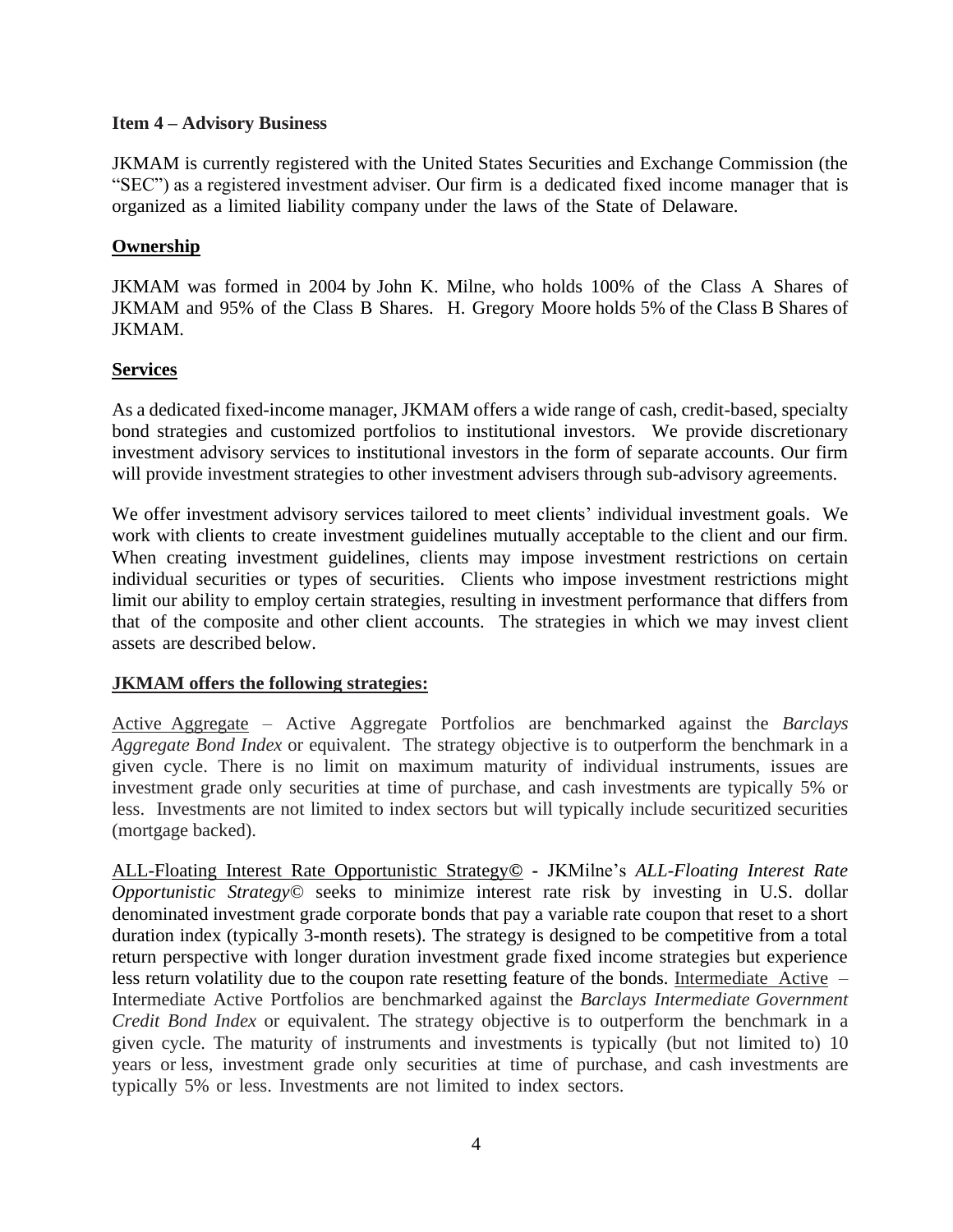Active Intermediate Aggregate – Intermediate Active Aggregate Portfolios are benchmarked against the *Barclays Intermediate Aggregate Bond Index* or equivalent. The strategy objective is to outperform the benchmark in a given cycle. The maturity of instruments and investments is typically (but not limited to) 10 years or less, issues are investment grade only securities at time of purchase, and cash investments are typically 5% or less. Investments are not limited to index sectors but will typically include securitized securities (mortgage-backed securities).

Intermediate Index – Intermediate Index Portfolios are benchmarked against the *Barclays Intermediate Aggregate Bond Index* or equivalent. The strategy objective is to match the performance of the benchmark index. The maturity of instruments and investments is typically (but not limited to) 10 years or less, issues are investment grade only securities at time of purchase, and cash investments are typically 5% or less. Investment sectors are limited to those included in the benchmark.

# *Should one of the aforementioned strategies not be an appropriate fit for a prospective client, JKMAM will create a customized portfolio.*

# **Customized Portfolio Creation:**

JKMAM can customize portfolios for credit quality needs, income, or investment horizons.

#### **Sub-Advisory Services:**

JKMAM will contract with other, unaffiliated, independent registered investment advisors ("IRIA") to provide sub-advisory services to the respective IRIA's separately managed accounts. JKMAM will provide ongoing discretionary asset allocation and rebalancing of the IRIA's client accounts utilizing one of our selected asset strategies or we may customize a strategy, as directed by the IRIA. The IRIA, and not our firm, is responsible for determining the client's stated investment objectives, risk tolerances, suitability and other pertinent factors prior to choosing investment advisory services provided by our firm. The IRIA is also responsible for the ongoing monitoring of the client's situation in connection with utilizing sub-advisory services provided by JKMAM. Our firm's portfolio managers do not have contact with the IRIA's clients.

JKMAM may give advice and take action with respect to any of its other clients or accounts which may differ from advice given to an IRIA client or the timing or nature of action taken with respect to any client or account so long as it is the Sub-Adviser's policy, to the extent practicable, to recommend for allocation and/or allocate investment opportunities to the client or account on a fair and equitable basis relative to its other clients and accounts.

# **Stable Value Products and Consulting Services:**

We provide discretionary advisory services to develop and implement investment strategies concentrating on stable value instruments, including Guaranteed Investment Contracts ("GIC") and GIC Alternatives. We can also be retained in a consulting capacity to provide pertinent information on all aspects of a stable value asset portfolio. However, in cases where we act only as consultant, the client retains full discretionary authority over all investments.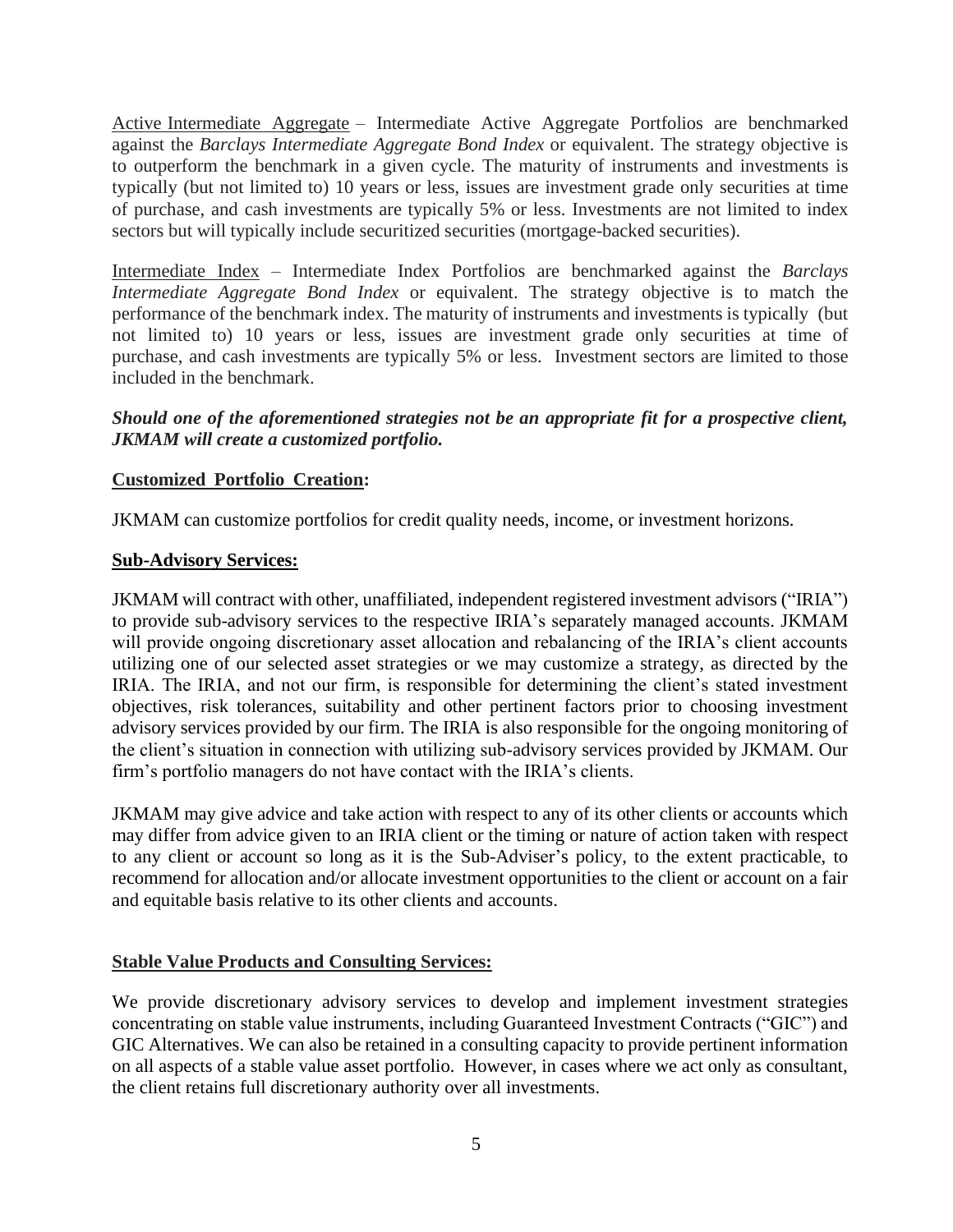#### **Regulatory Assets Under Management:**

As of December 31, 2020, JKMAM managed \$936,811,124 in discretionary assets and \$0 in nondiscretionary assets.

#### **Item 5 – Fees and Compensation**

As our firm generally works with institutional clients, JKMAM's fees are typically negotiated with each client and laid out in the client's written agreement with our firm. Our firm's fees are charged as a percentage of a client's assets under our management. While this fee is expressed as an annual percentage (unless negotiated otherwise), it is calculated based on average daily, month end, or quarter end net assets, includes cash and accrued income and are billed to clients on a monthly or quarterly basis, in arrears. In the alternative, a client may choose to be billed in advance for these fees.

Generally, a client may cancel the investment advisory agreement for any reason upon giving 30 days' prior written notice to JKMAM (or as otherwise specified in the investment advisory agreement). Upon termination of any such agreement, any prepaid, unearned fees will be promptly refunded, and any earned, unpaid fees will be due and payable.

#### **JKMAM's basic fee schedule is outlined below.**

Active Fixed Income (Intermediate, Aggregate, Intermediate Aggregate, FRN) 0.30 of 1% (.0030) per annum on the first \$10,000,000 0.20 of 1% (.0020) per annum on the next \$50,000,000 Negotiable thereafter Account Size Minimum \$10,000,000

Indexed Fixed Income (Treasury Index) 0.12 of 1% (.0012) per annum on the first \$10,000,000 0.10 of 1% (.0010) per annum on the next \$20,000,000 Negotiable thereafter Account Size Minimum \$10,000,000

#### **Sub-advisory Fees:**

Sub-advisory fees follow the above stated fee schedule or are separately negotiated with each IRIA. Sub-advisory fees are billed monthly, in arrears, based on the market value of the client's portfolio, including cash and accrued interest, as determined at the close of the last business day of each calendar month. JKMAM does not bill clients separately for these services. Our firm receives payment from the IRIA's client's respective qualified custodian for our portion of the sub-advisory fee. Certain clients have contracted with their respective IRIA for the direct debiting of advisory fees to be paid to our firm by the qualified custodian. Clients should refer to their IRIA's Form ADV Part 2A and fee schedule in the client agreement with their respective Advisor for a description of the Advisor's fees for the client's particular account(s).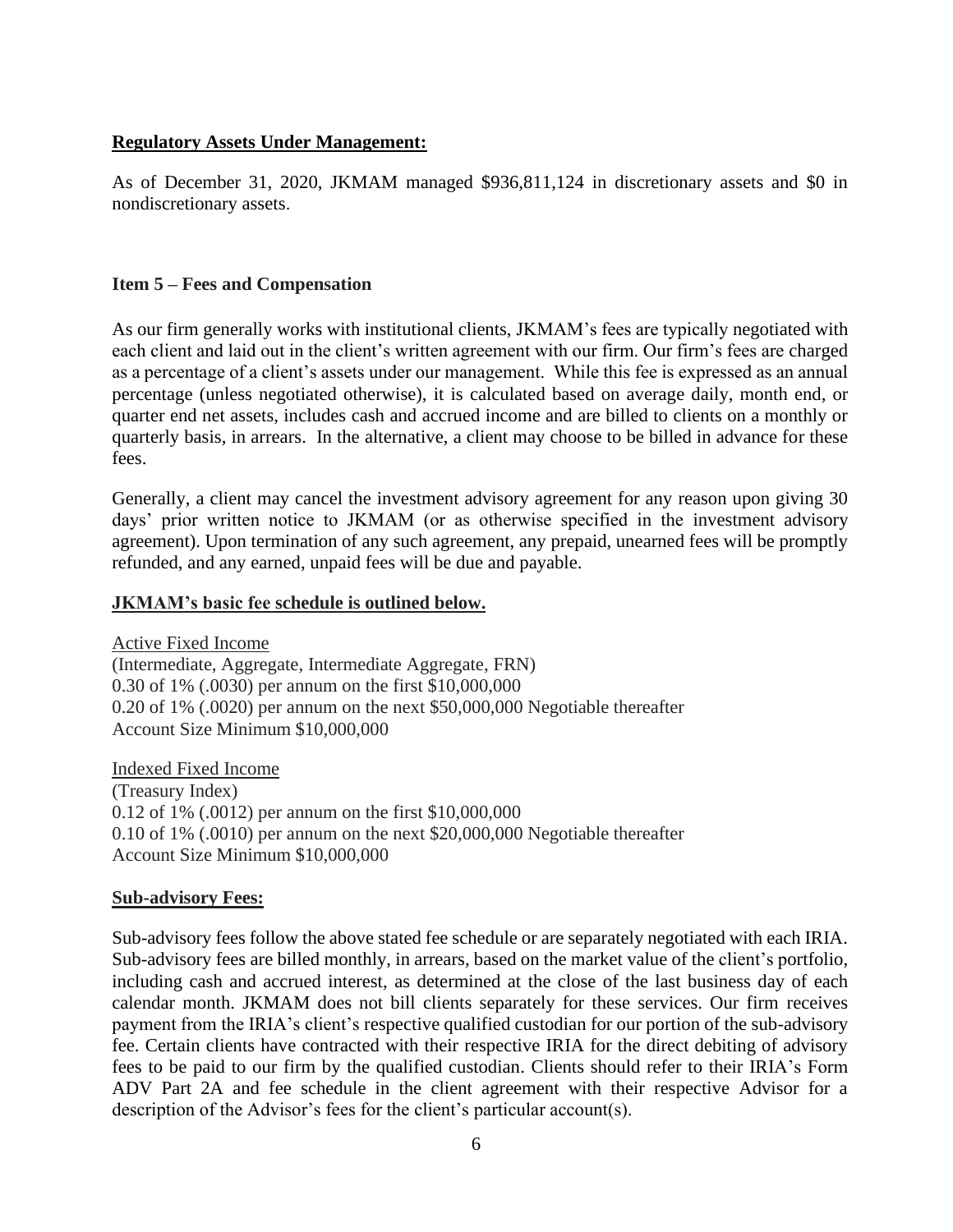With respect to assets that are managed for a partial month, the management fee will be pro-rated based on the number of days that the sub-adviser managed assets during the month.

### **Stable Value Products:**

There are no standard advisory fees for these services. Non-discretionary consulting arrangements, and our fees for individual discretionary advisory accounts are negotiated on a case-by-case basis, taking into consideration such factors such as account size and structure, cash flow, and other account specific characteristics. Depending on the applicability and impact of these factors, we may negotiate a fee schedule different from that listed above.

# **Negotiated Fees:**

We reserve the right, in our sole discretion, to negotiate or modify (either up or down) the basic fee schedules set forth above for any client due to a variety of factors, including, but not limited to: the level of reporting and administrative operations required to service an account, the investment strategy or style, the number of portfolios or accounts involved, and/or the number and types of services provided to the client. Because our fees are negotiable, the actual fee paid by any client or group of clients may be different from the fees reflected in our basic fee schedules set forth above. We typically do not offer Most Favored Nation clauses in our investment management agreements.

# **Additional Fee Information:**

JKMAM does not accept compensation for the sale of securities or other investment products, including asset-based sales charges or service fees from the sale of mutual funds.

As noted in Item 4 above, JKMAM may provide separate consulting services to clients, as requested by the client. Although the foregoing services are not billed directly to the relevant clients, JKMAM may require a higher asset-based fee for these services. As such, this may be considered an indirect compensation to JKMAM for providing these services.

A client's investment advisory agreement also provides that such client will incur fees and expenses in addition to JKMAM's advisory fees such as custody, brokerage and other transaction costs, administrative and other expenses. Investment advisory fees do not cover certain charges associated with securities transactions and administration fees in the client's accounts, including (1) dealer mark-ups, mark downs or spreads charged on transactions in the over-the-counter securities; (2) costs relating to trading certain foreign securities; (3) brokerage commissions, transaction fees or other charges imposed by broker-dealers or the client's qualified custodian(s).

Examples of other costs and expenses may include, but not limited to, markups, markdowns and other amounts included in the price of a security, odd-lot differentials, transfer taxes, wire transfer fees and electronic fund fees. As well as costs relating to trading certain foreign securities and brokerage commissions, transaction fees or other charges imposed by broker-dealers or the client's qualified custodian(s).Please review your qualified custodian's agreement and our investment advisory agreement for further information about fees and how they are collected and charged.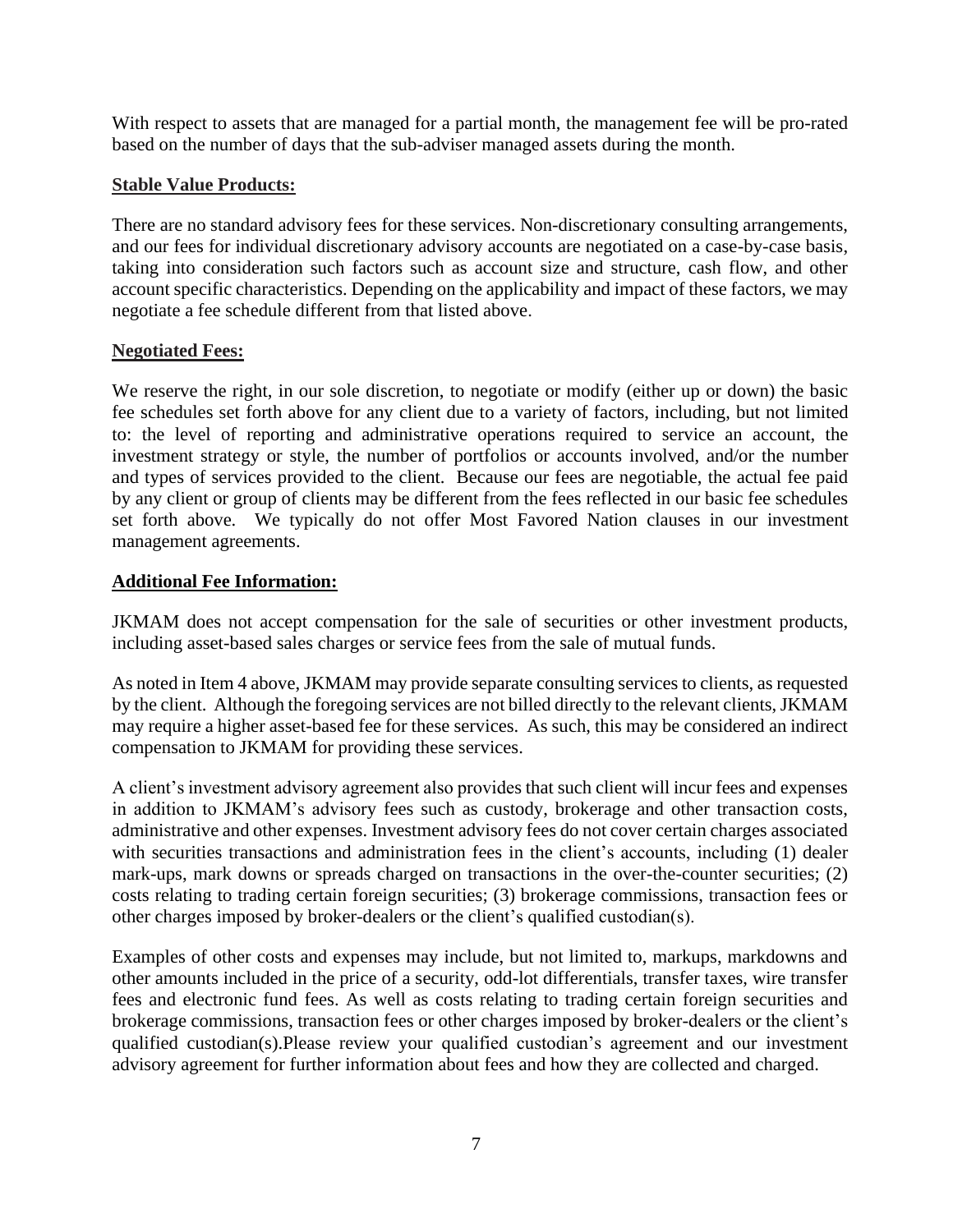#### <span id="page-7-0"></span>**Item 6 – Performance-Based Fees and Side-By-Side Management**

JKMAM does not charge performance-based fees (fees based on a share of capital gains on or capital appreciation of the assets of a client) with respect to a client account pursuant to an agreement with such client.

Our firm no longer manages an affiliated mutual fund and therefore, does not manage on a side-byside basis.

#### <span id="page-7-1"></span>**Item 7 – Types of Clients**

JKMAM provides advisory services to corporate pension and profit-sharing plans, Taft-Hartley plans, charitable institutions, foundations, endowments, insurance companies, religious orders and other U.S. and International institutions.

#### Account Requirements:

We require clients to execute a written investment management agreement, granting us authority to manage their assets. Separate accounts may be subject to minimum account sizes that vary depending upon the strategy of the account. The minimum account requirements are listed in Item 4 of this disclosure and are outlined in the client's written investment advisory agreement. Separate accounts may also be subject to minimum account sizes; please refer to Item 5 for more information.

#### <span id="page-7-2"></span>**Item 8 – Methods of Analysis, Investment Strategies, and Risk of Loss**

#### **Investment Process**

*Active Fixed Income*. JKMAM's Active Fixed Income investment process combines top-down, macroeconomic analysis with bottom-up research to identify attractive securities based on proprietary, fundamental research. Our top-down approach includes macroeconomic research to assess the overall risk environment, and determine broad portfolio themes, industry emphasis, and overall portfolio quality. Industry analysis includes identifying the key players within each industry, understanding the evolution and history of the industry, determining what business models are likely to be successful, and participating in key industry events when possible.

With this macroeconomic foundation in place, our analysts research their respective industry universes to identify issuer- and security-level sources of potential alpha. In analyzing a specific company and its fixed income securities, we carefully assess the credit characteristics of each issuer. We analyze key variables as they relate to JKMAM and conduct a comprehensive historical analysis of company operations and financials, including applying financial and scenario analysis of individual issuers. We focus on important leading indicators and measures of profitability, including management quality, free cash flow, financial flexibility, market share, revenue growth, margin trends, and access to capital. Our analysts also attend conferences and teleconferences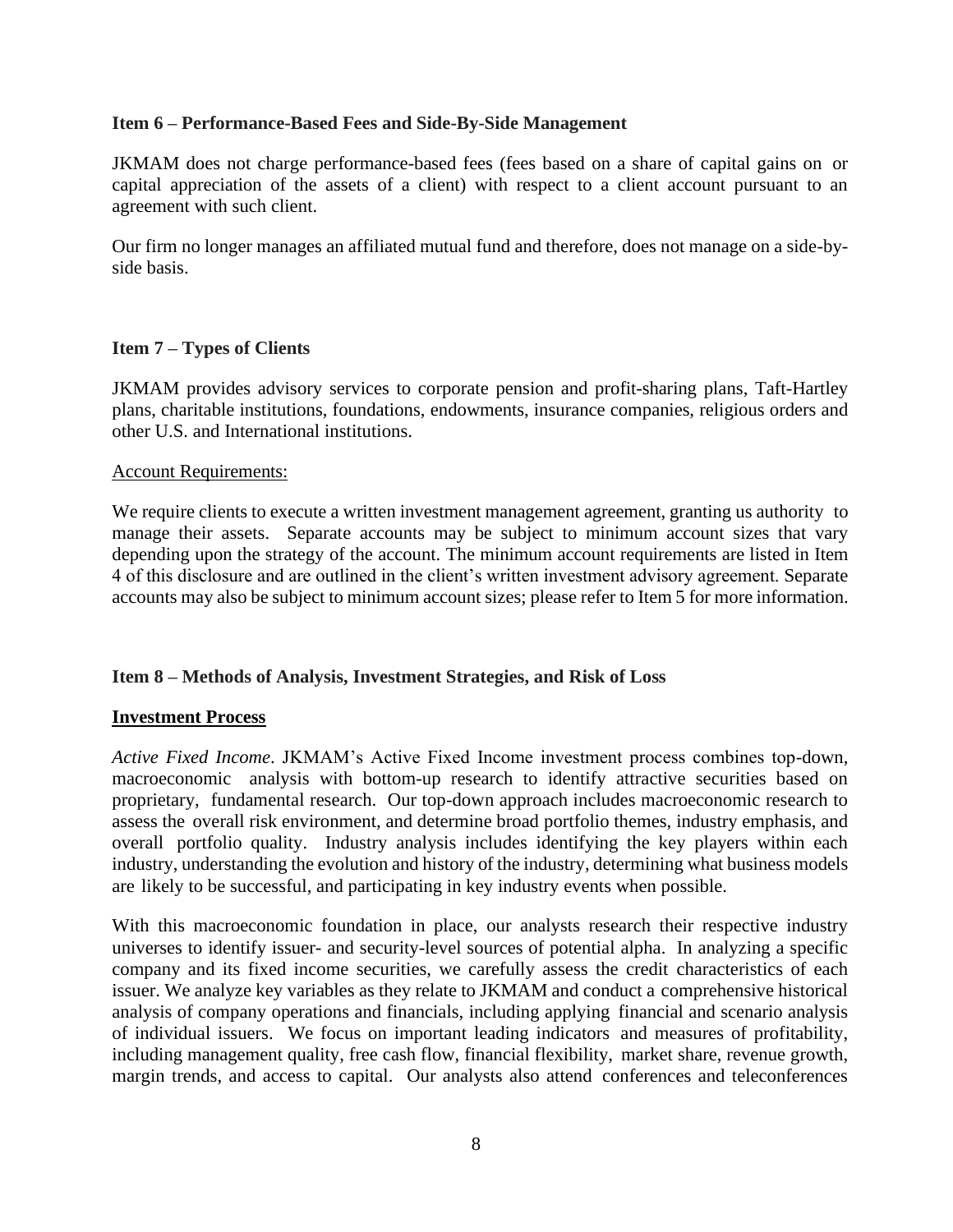where we have the opportunity to meet with and get to know management from a large range of issuers within a given industry.

JKMAM believes in reasonable diversification. Portfolios will typically hold up to 100 issues and only the highest-g r a d e securities will constitute up to 5% exposure per name. Industry exposures may be up to 25%, though this would usually be the financial sector or other highgrade areas. Other industries are substantially lower in exposure to no exposure. Non-dollar bonds and/or sovereigns may also be used when permitted. Currency hedging may be used. JKMAM may be tactical and strategic based on short-term movements in value and long-term secular moves based on a Macro and bottom-up judgment.

# **Risks:**

Investing in securities involves risk of loss that you should be prepared to bear. We do not guarantee or represent that our investment program will be successful. Our past results are not necessarily indicative of our future performance and our investment results may vary over time. We cannot assure you that our investments of your money will be profitable, and in fact, you could incur substantial losses. Your investments with us are not a bank deposit and are not insured or guaranteed by the Federal Deposit Insurance Corporation ("FDIC") or any other government agency.

The risks set forth below represent a general summary of the material risks involved in the investment strategies described above.

*Allocation Risk.* The asset classes in which the strategy seeks investment exposure can perform differently from each other at any given time (as well as over the long term), so the strategy will be affected by its allocation among the various asset classes. If the strategy favors exposure to an asset class during a period when that class underperforms, performance may be hurt.

*Call Risk.* Some bonds give the issuer the option to call, or redeem, the bonds before their maturity date. If an issuer "calls" its bond during a time of declining interest rates, the strategy might have to reinvest the proceeds in an investment offering a lower yield, and therefore might not benefit from any increase in value as a result of declining interest rates. During periods of market illiquidity or rising interest rates, prices of "callable" issues are subject to increased price fluctuation.

*Clearance and Settlement Risk.* Many emerging market countries have different clearance and settlement procedures from developed countries. There may be no central clearing mechanism of settling trades and no central depository or custodian for the safe keeping of securities. The registration, record-keeping and transfer of instruments may be carried out manually, which may cause delays in the recording of ownership. Increased settlement risk may increase counterparty and other risk. Certain markets have experienced periods when settlement dates are extended, and during the interim, the market value of an instrument may change. Moreover, certain markets have experienced periods when settlements did not keep pace with the volume of transactions resulting in settlement difficulties. Because of the lack of standardized settlement procedures, settlement risk in emerging markets is more prominent than in more mature markets.

*Closed-end Investment Companies – Valuation Risk*. The interests of a closed-end investment company may trade above (a premium) or below (a discount) the net asset value of such entity's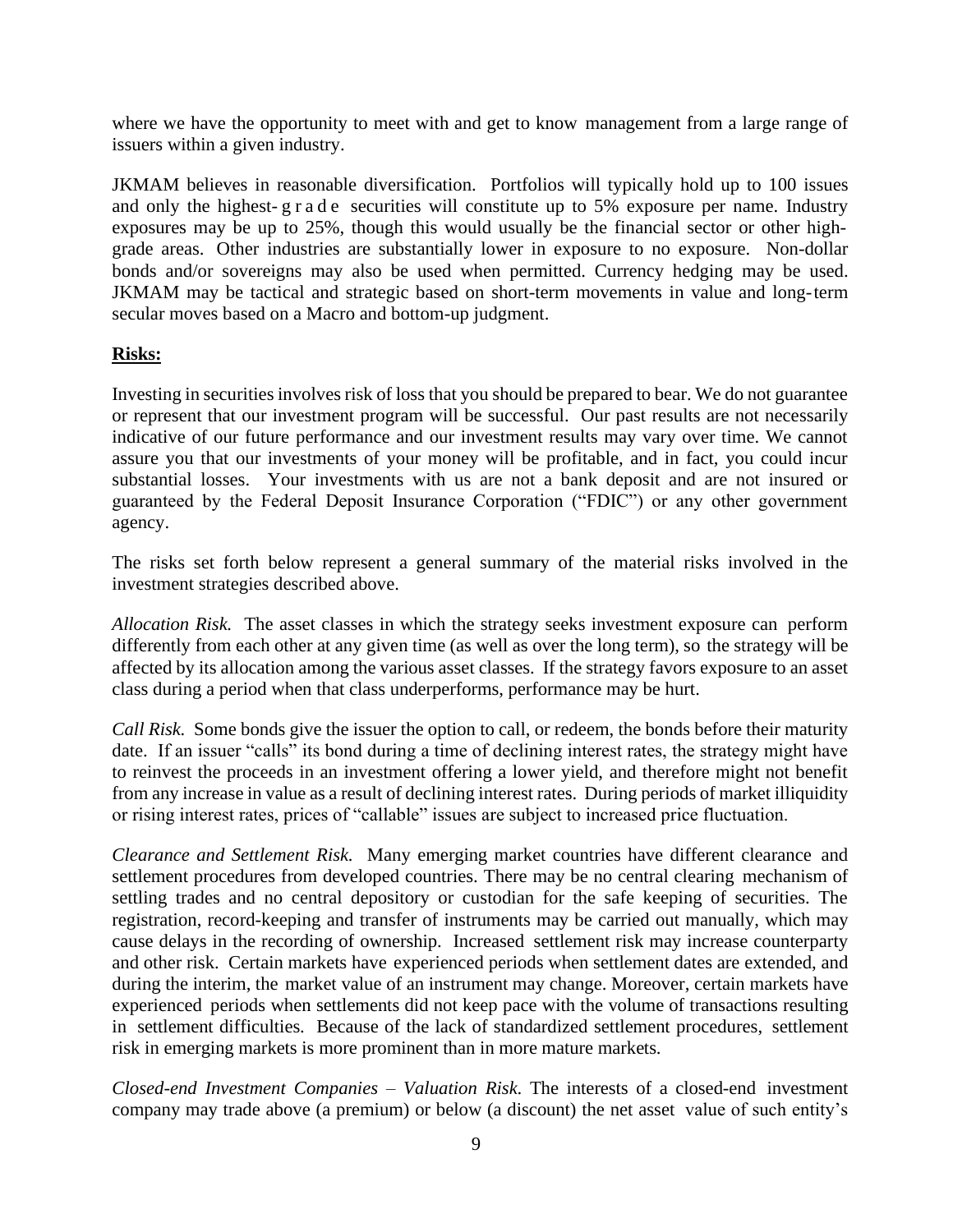portfolio. At times, discounts could widen, or premiums could shrink either diluting positive performance or compounding negative performance. There is no assurance that discounted entities will appreciate to their net asset value.

*Correlation Risk.* Although the strategy seeks to deliver returns that are not typically representative of the broad market by allocating its assets among satellite asset categories or investment strategies, there can be no guarantee that the performance of the underlying funds or the fund will have a low correlation to that of traditional asset classes under all market conditions.

*Counterparty Creditworthiness.* Under certain conditions, a counterparty to a transaction could default and the market for certain securities or financial instruments in which the counterparty deals may become illiquid.

*Counterparty Risk.* The risk that a counterparty in a repurchase agreement or other derivative investment could fail to honor the terms of its agreement.

*Country and Sector Allocation Risk.* While the portfolio managers use the country and sector weightings of the strategy's benchmark index as a guide in structuring the strategy's portfolio, they may overweight or underweight certain countries or sectors relative to the index. This may cause the strategy's performance to be more or less sensitive to developments affecting those countries or sectors.

*Country, Industry and Market Sector Risk*. The strategy may be over-weighted or underweighted, relative to a selected benchmark in companies in certain countries, industries or market sectors, which may cause the strategy's performance to be more or less sensitive to positive or negative developments affecting these countries, industries or sectors. In addition, the strategy may, from time to time, invest a significant portion (more than 25%) of its total assets in securities of companies located in particular countries, depending on such country's representation within the client's selected benchmark.

*Credit Risk.* Failure of an issuer to make timely interest or principal payments, or a decline or perception of a decline in the credit quality of a bond, can cause a bond's price to fall.

*Foreign Currency Risk.* Investments in foreign currencies are subject to the risk that those currencies will decline in value relative to the U.S. dollar, or in the case of hedged positions, that the U.S. dollar will decline relative to the currency being hedged. Currency exchange rates may fluctuate significantly over short periods of time. A decline in the value of foreign currencies relative to the U.S. dollar will reduce the value of securities held by the strategy and denominated in those currencies. Foreign currencies are also subject to risks caused by inflation, interest rates, budget deficits and low savings rates, political factors and government controls.

*Foreign Government Obligations and Securities of Supranational Entities Risk.* Investing in the sovereign debt of emerging market countries creates exposure to the direct or indirect consequences of political, social or economic changes in the countries that issue the securities or in which the issuers are located. The ability and willingness of sovereign obligors in emerging market countries or the governmental authorities that control repayment of their debt to pay principal and interest on such debt when due may depend on general economic and political conditions within the relevant country.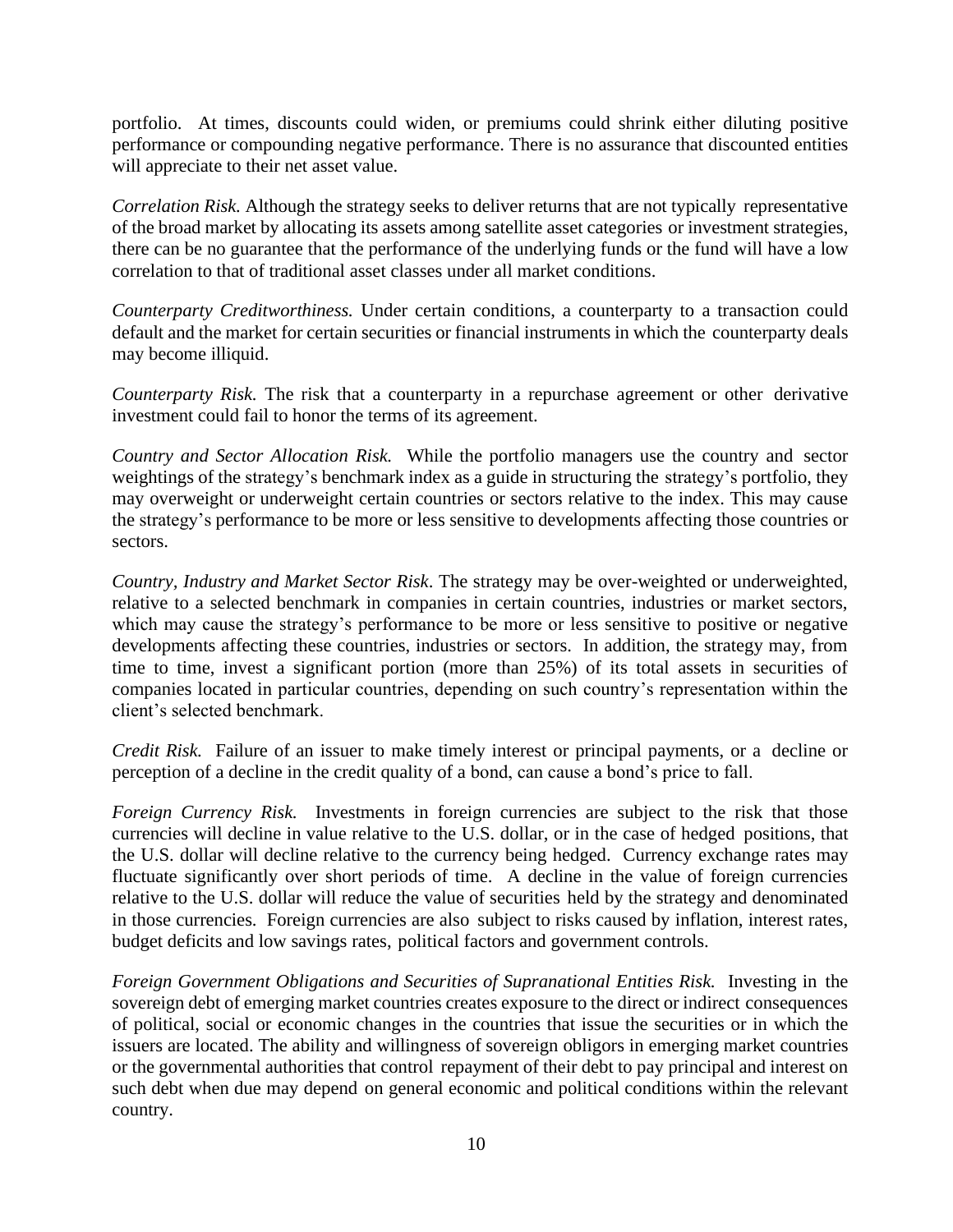Certain countries in which the strategy may invest have historically experienced, and may continue to experience, high rates of inflation, high interest rates and extreme poverty and unemployment. Some of these countries also characterized by political uncertainty or instability. Additional factors which may influence the ability or willingness to service debt include a country's cash flow situation, the availability of sufficient foreign exchange on the date a payment is due, the relative size of its debt service burden to the economy as a whole and its government's policy towards the International Monetary Fund, the International Bank for Reconstruction and Development and other international agencies.

The ability of a foreign sovereign obligor to make timely payments on its external debt obligations also will be strongly influenced by the obligor's balance of payments, including export performance, its access to international credits and investments, fluctuations in interest rates and the extent of its foreign reserves. A governmental obligor may default on its obligations. Some sovereign obligors in emerging market countries have been among the world's largest debtors to commercial banks, other governments, international financial organizations and other financial institutions. These obligors, in the past, have experienced substantial difficulties in servicing their external debt obligations, which led to defaults on certain obligations and the restructuring of certain indebtedness.

*Foreign Investment Risk.* Special risks associated with investments in foreign companies include exposure to currency fluctuations, less liquidity, less developed or less efficient trading markets, lack of comprehensive company information, political or economic instability, seizure or nationalization of assets, imposition of taxes or repatriation restrictions and differing auditing and legal standards. The securities of issuers located in emerging markets can be more volatile and less liquid than those of issuers in more mature economies.

*Government Securities Risk.* Not all obligations of the U.S. government's agencies and instrumentalities are backed by the full faith and credit of the U.S. Treasury. Some obligations are backed only by the credit of the issuing agency or instrumentality, and in some cases, there may be some risk of default by the issuer. Any guarantee by the U.S. government or its agencies or instrumentalities of a security held by the strategy does not apply to the market value of such security. A security backed by the U.S. Treasury or the full faith and credit of the United States is guaranteed only as to the timely payment of interest and principal when held to maturity. In addition, because many types of U.S. government securities trade actively outside the United States, their prices may rise and fall as changes in global economic conditions affect the demand for these securities.

*Interest Rate Risk.* Prices of debt securities tend to move inversely with changes in Interest rates. Typically, a rise in rates will adversely affect the prices of these securities and, accordingly, the value of your investment. The longer the effective maturity and duration of the strategy's portfolio, the more the value of your investment is likely to react to interest rates. Mortgage-related securities can have a different interest rate sensitivity than other bonds, however, because of prepayments and other factors, and may carry additional risks and be more volatile than other types of debt securities due to unexpected changes in interest rates.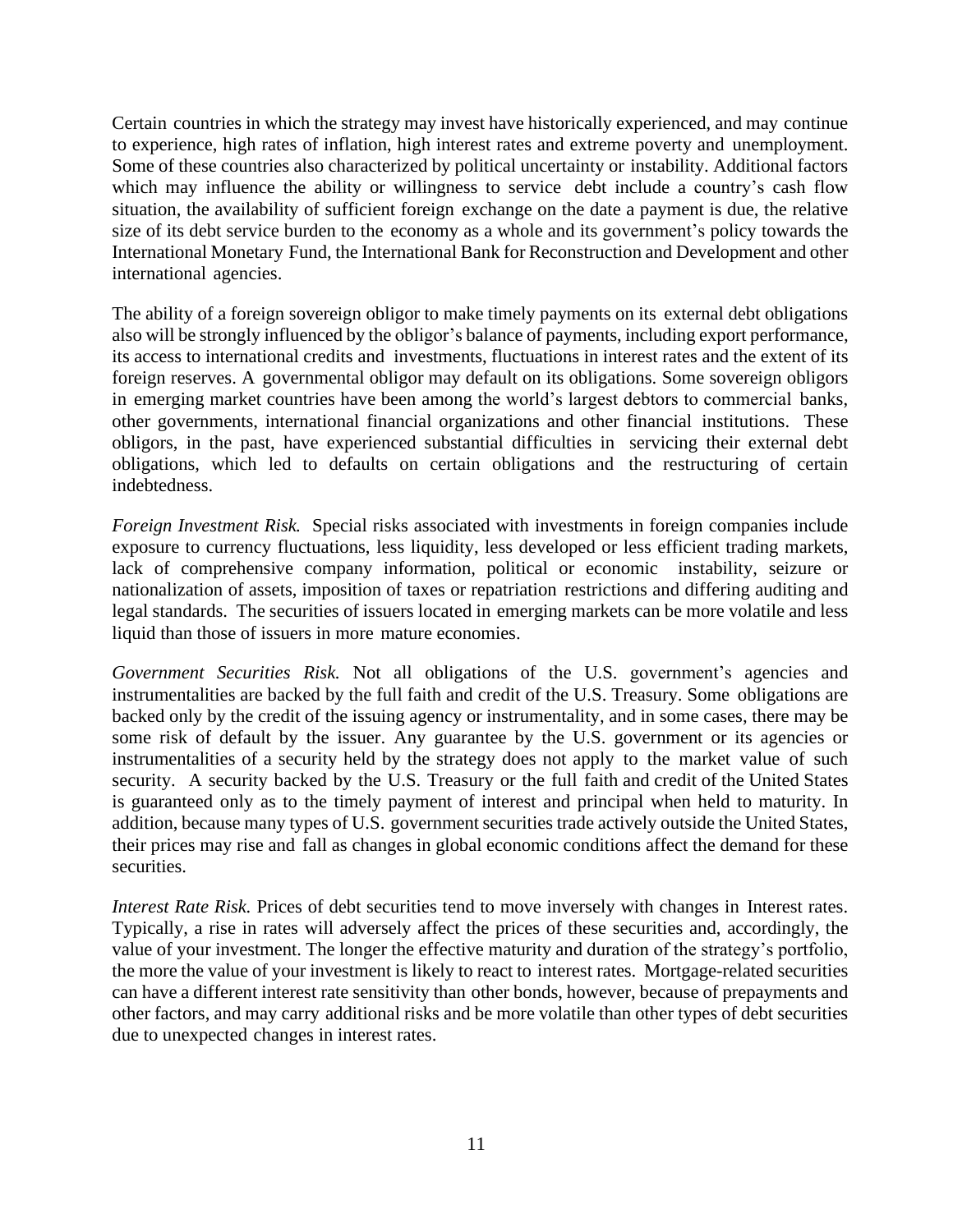*Investment Strategy Risk.* The strategy's sustainability investment criteria may limit the number of investment opportunities available to the strategy, and, as a result, at times the strategy's returns may be lower than those of strategies that are not subject to such special investment considerations.

*Issuer Risk.* The value of a security may decline for a number of reasons that directly relate to the issuer, such as management performance, financial leverage and reduced demand for the issuer's products or services.

*Liquidity Risk.* When there is little or no active trading market for specific types of securities, it can become more difficult to sell the securities at or near their perceived value. In such a market, the value of such securities and the value of your investment may fall dramatically, even during periods of declining interest rates. Liquidity risk also exists when a particular derivative instrument is difficult to purchase or sell. If a derivative transaction is particularly large or if the relevant market is illiquid (as is the case with many privately negotiated derivatives), it may not be possible to initiate a transaction or liquidate a position at an advantageous time or price. The secondary market for certain municipal bonds tends to be less well developed or liquid than many other securities markets, which may adversely affect the strategy's ability to sell such municipal bonds at attractive prices.

*Market Risk.* The market value of a security may decline due to general market conditions that are not specifically related to a particular company, such as real or perceived adverse economic conditions, changes in the outlook for corporate earnings, changes in interest or currency rates or adverse investor sentiment generally. A security's market value also may decline because of factors that affect a particular industry or industries, such as labor shortages or increased production costs and competitive conditions within an industry.

*Market Sector Risk.* A given strategy may significantly overweight or underweight certain companies, industries or market sectors, which may cause the strategy's performance to be more or less sensitive to developments affecting those companies, industries or sectors.

*Municipal Bond Market Risk.* The amount of public information available about municipal bonds is generally less than that for corporate equities or bonds. Special factors, such as legislative changes, and state and local economic and business developments, may adversely affect the yield and/or value of the strategy's investments in municipal bonds. Other factors include the general conditions of the municipal bond market, the size of the particular offering, and the maturity of the obligation and the rating of the issue. Changes in economic, business or political conditions relating to a particular municipal project, municipality, or state in which the strategy invests may have an impact on the value of your investment.

*Municipal Lease Risk.* Because municipal leases generally are backed by revenues from a particular source or that depend on future appropriations by municipalities and are not obligations of their issuers, they are less secure than most municipal obligations.

*Municipal Securities Risk.* Investments in municipal securities may be affected by a variety of factors in the cities, states and regions in which the strategy invests, as well as the municipal market as a whole. Special factors, such as legislative changes and local and business developments, may adversely affect the yield and/or market value of the strategy's investments in municipal securities.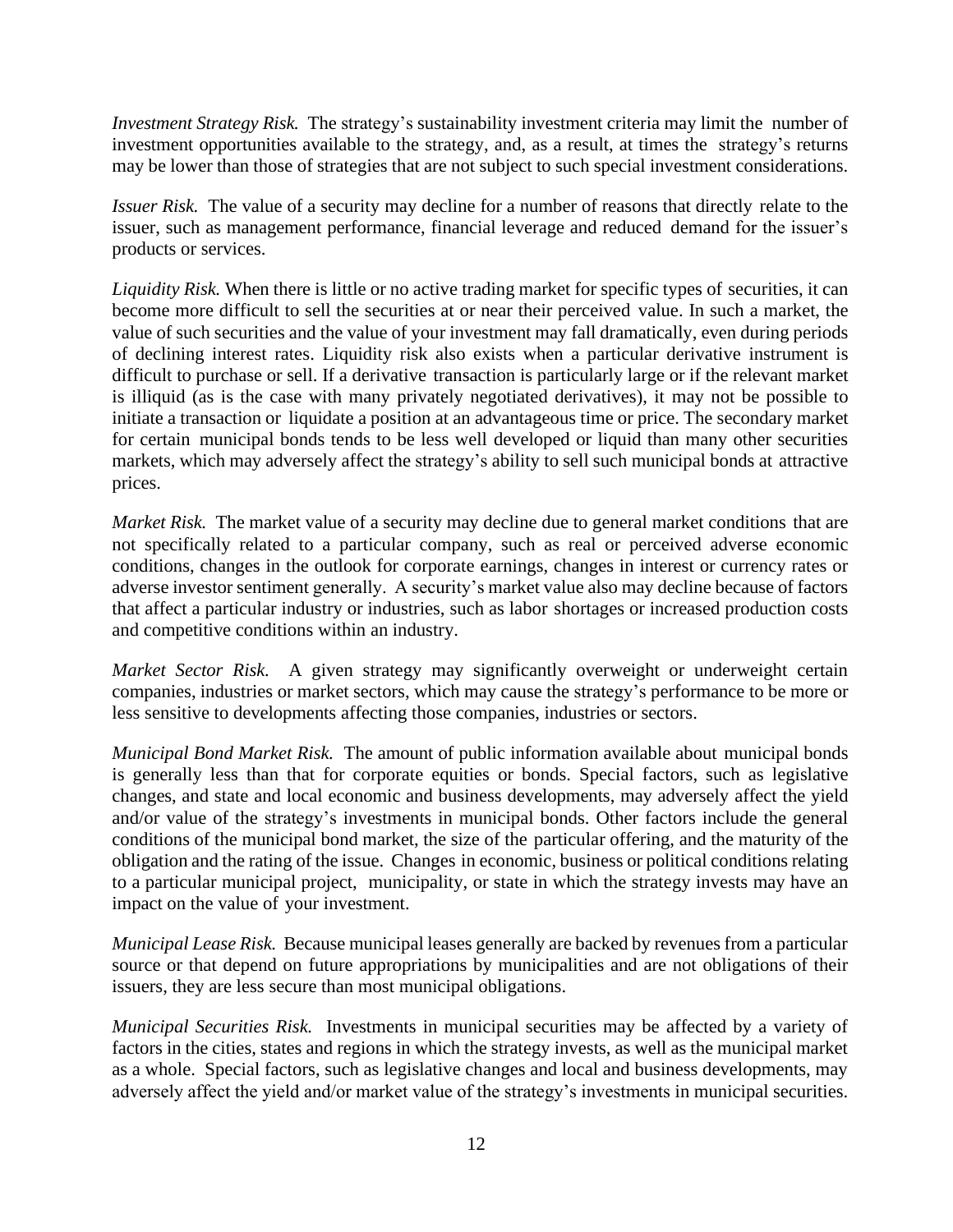Other factors include the general conditions of the municipal securities market, the size of a particular offering, and the maturity of the obligation and the rating of the issue. Changes in economic, business or political conditions relating to a particular municipal project, municipality, or state in which the strategy invests may have an impact on the value of your investment.

*Preferred Stock Risk.* Preferred stock is a class of a capital stock that typically pays dividends at a specified rate. Preferred stock is generally senior to common stock, but subordinate to debt securities, with respect to the payment of dividends and on liquidation of the issuer. The market value of preferred stock generally decreases when interest rates rise and is also affected by the issuer's ability to make payments on the preferred stock.

*Systemic Risk*. World events and/or the activities of one or more large participants in the financial markets and/or other events or activities of others could result in a temporary systemic breakdown in the normal operation of financial markets. Such events could result in a portfolio losing substantial value caused predominantly by liquidity and counterparty issues which could result in a portfolio incurring substantial losses.

*Tax Risk.* To be tax-exempt, municipal bonds generally must meet certain regulatory requirements. If any such municipal bond fails to meet these regulatory requirements, the interest received by the strategy from its investment in such bonds and distributed to you will be taxable.

*Trading Limitations.* For all securities, including options, listed on a public exchange, the exchange generally has the right to suspend or limit trading under certain circumstances. These suspensions or limits could render certain strategies difficult to execute or continue and subject a portfolio to loss.

*U.S. Government Securities.* Each portfolio may invest in U.S. government securities, including bills, notes, bonds and other debt securities issued by the U.S. Treasury. These instruments are direct obligations of the U.S. government and, as such, are backed by the "full faith and credit" of the United States government. They differ primarily in their interest rates, the lengths of their maturities and the dates of their issuance. These obligations, including those guaranteed by federal agencies or instrumentalities, may or may not be backed by the "full faith and credit" of the United States government. All of the foregoing are referred to collectively as "U.S. government securities." Securities issued or guaranteed by agencies or instrumentalities are supported by (i) the full faith and credit of the United States; (ii) the limited authority of the issuer to borrow from the U.S. Treasury; or (iii) the authority of the U.S. government to purchase certain obligations of the issuer. No assurance can be given that the U.S. government will provide financial support to its agencies and instrumentalities as described in (ii) and (iii) above, other than as set forth, since it is not obligated to do so by law. In the case of securities not backed by the full faith and credit of the United States, a portfolio must look principally to the agency issuing or guaranteeing the obligation for ultimate repayment and may not be able to assert a claim against the United States if the agency or instrumentality does not meet its commitments.

*Warrants and Rights Risk.* Warrants and rights may become worthless if the price of the stock does not rise above the exercise price by the expiration date. This increases the market risks of warrants as compared to the underlying security.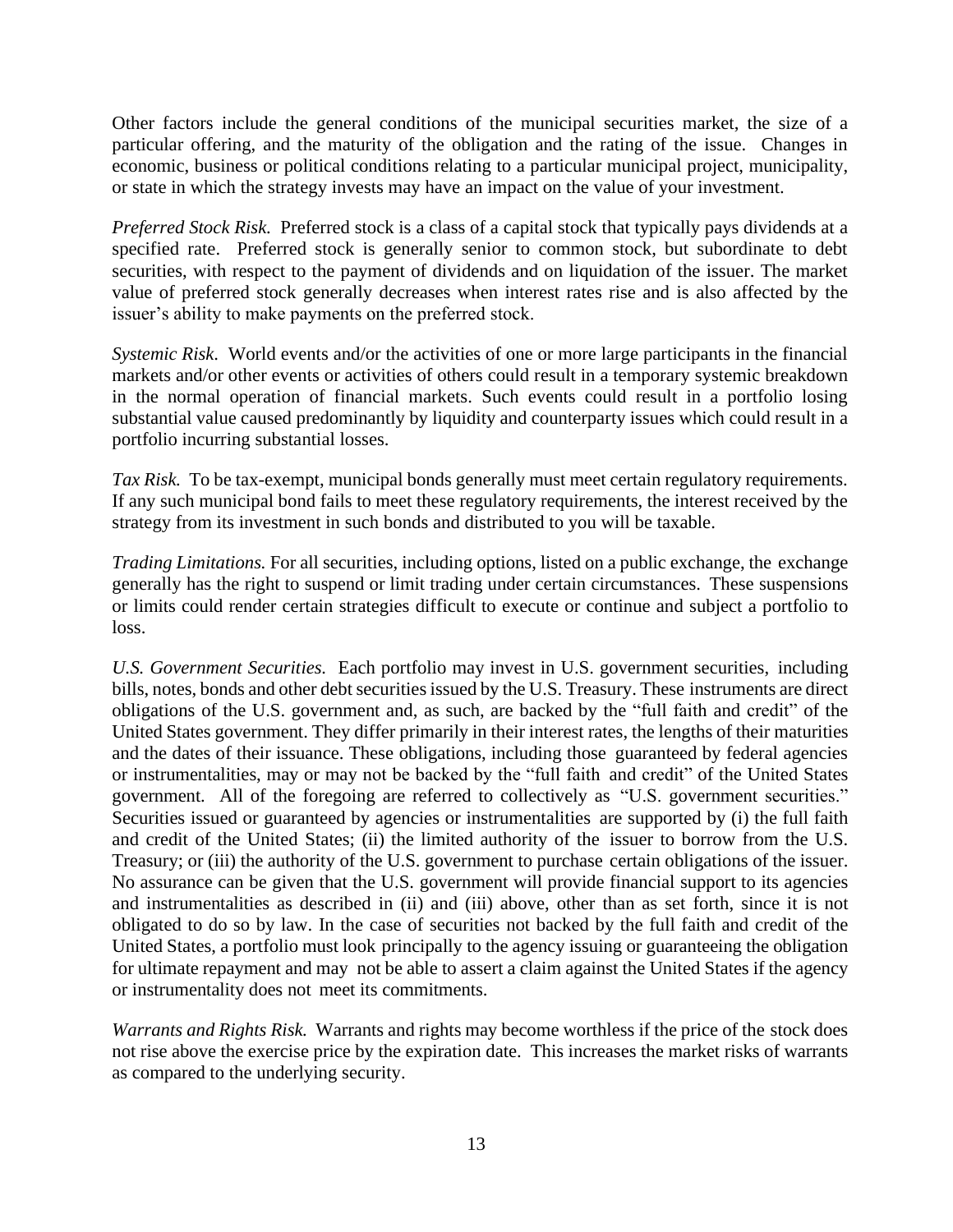*When-Issued and Delayed-Delivery Securities.* "When-issued" or "delayed delivery" refers to securities whose terms and indenture are available and for which a market exists, but which are not available for immediate delivery. While the portfolio will purchase securities on a when-issued or delayed-delivery basis only with the intention of acquiring the securities, the portfolio may sell the securities before the settlement date if it is deemed advisable. At the time the portfolio makes the commitment to purchase securities on a when issued or delayed delivery basis, the portfolio will record the transaction and thereafter reflect the value, each day, of the security in determining the net asset value of the portfolio. When these transactions are negotiated, the price (which is generally expressed in yield terms) is fixed at the time the commitment is made, but delivery and payment for the securities take place at a later date. During the period between commitment by a portfolio and settlement (generally within two months but not to exceed 120 days), no payment is made for the securities purchased by the purchaser, and no interest accrues to the purchaser from the transaction.

These securities are subject to market fluctuation, and the value at delivery may be less than the purchase price. A portfolio will engage in when-issued transactions in order to secure what is considered to be an advantageous price and yield at the time of entering into the obligation. When a portfolio engages in when-issued or delayed-delivery transactions, it relies on the buyer or seller, as the case may be, to consummate the transaction. Failure to do so may result in a portfolio losing the opportunity to obtain a price and yield considered to be advantageous. If a portfolio chooses (i) to dispose of the right to acquire a when-issued security prior to its acquisition or (ii) to dispose of its right to deliver or receive against a forward commitment, it may incur a gain or loss. To the extent a portfolio engages in when issued and delayed-delivery transactions, it will do so for the purpose of acquiring or selling securities consistent with its investment objectives and policies and not for the purposes of investment leverage. A portfolio enters into such transactions only with the intention of actually receiving or delivering the securities, although (as noted above) when-issued securities and forward commitments may be sold prior to the settlement date.

#### <span id="page-13-0"></span>**Item 9 – Disciplinary Information**

Registered investment advisers are required to disclose all material facts regarding any legal or disciplinary events that would be material to your evaluation of JKMAM or the integrity of JKMAM' s management. JKMAM has no disciplinary information applicable to this Item.

#### <span id="page-13-1"></span>**Item 10 – Other Financial Industry Activities and Affiliations**

JKMAM does not participate in any other financial industry activities.

# <span id="page-13-2"></span>**Item 11 – Code of Ethics, Participation or Interest in Client Transactions and Personal Trading**

#### **Code of Ethics**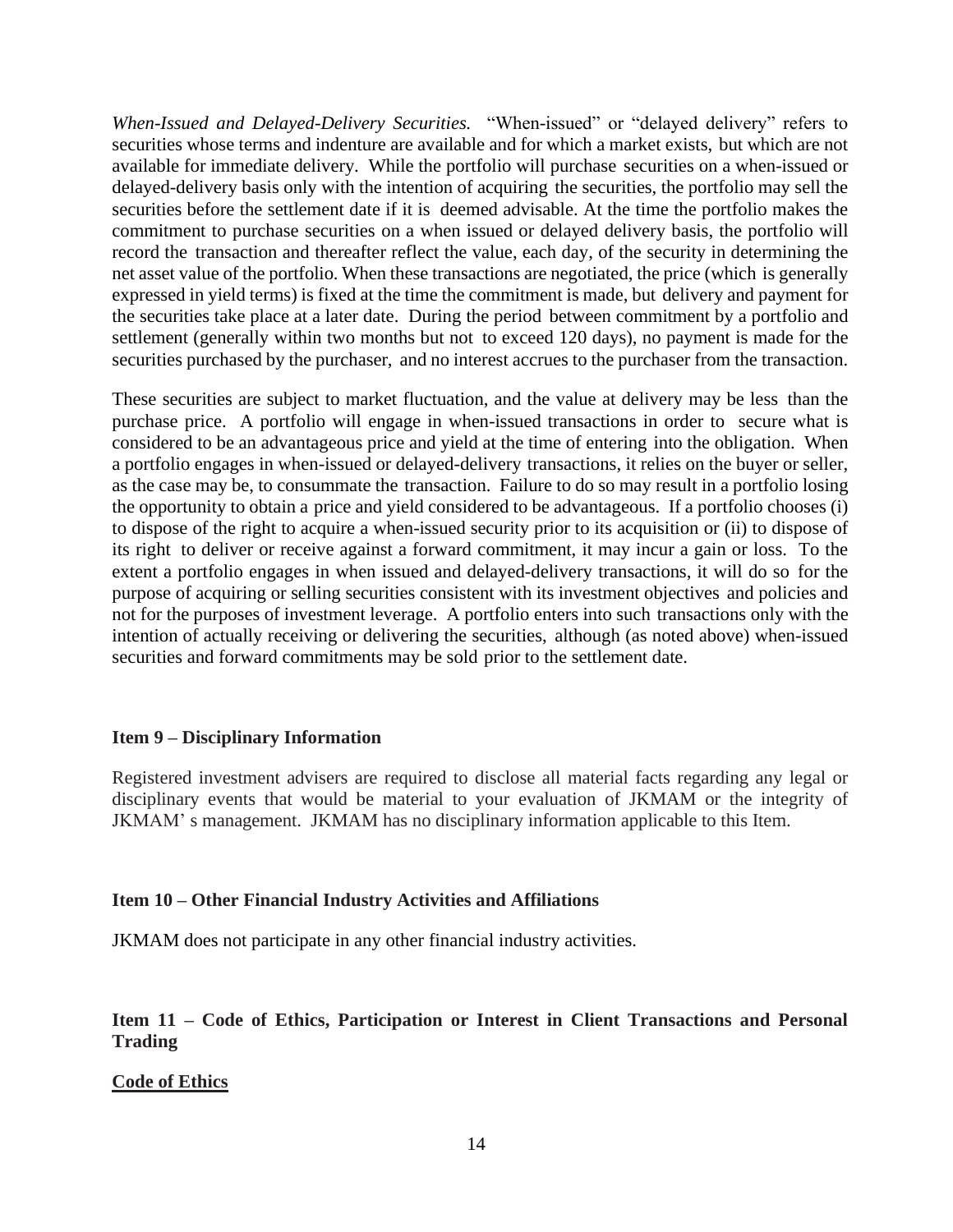JKMAM has adopted a Code of Ethics (the "Code") for all supervised persons of our firm that provides employees a framework and sets the expectations for business conduct. Most importantly, our Code covers

- Duty of Loyalty to our clients;
- Conflicts of Interest;
- Although our firm may permit an internal cross transaction, we do not allow agency cross transactions;
- Our firm does not have inventory and does not offer principal trading;
- Proper Use and Care of Information and Proper Recordkeeping;
- Insider information prohibitions; and
- Personal Securities Transaction.

The Code describes our high standard of business conduct and fiduciary duty to our clients to meet the requirements of Rule 204A-1 under the Advisers Act. The Code includes provisions relating to the confidentiality of client information, a prohibition on insider trading, a prohibition of rumormongering, and personal securities trading procedures, among other things. All supervised persons at JKMAM must acknowledge the terms of the Code annually when it is amended.

The Code is designed to assure that the personal securities transactions, activities and interests of the employees of JKMAM will not interfere with (i) making decisions in the best interest of advisory clients, (ii) implementing such decisions while, at the same time, allowing employees to invest for their own accounts, and (iii) avoiding any actual or potential conflicts of interest or any abuse of their position of trust and responsibility. Under the Code, certain classes of securities have been designated as exempt transactions, based upon a determination that these would materially not interfere with the best interest of JKMAM's clients. In addition, the Code requires pre-clearance of IPOs or private securities transactions.

A copy of the Code is available upon request by contacting our Chief Compliance Officer at 239- 936-3430 or by email at lglass@jkmilne.com.

#### **Investing in Securities Recommended to Clients**

JKMAM recognizes that the personal investment activities of members and employees of JKMAM demand the application of a high code of ethics and require that all such transactions be carried out in a way that does not endanger the interest of any client. At the same time, JKMAM believes that if investment goals are similar for clients and for management members and those employees of JKMAM who are considered access persons, it is logical that there be a common ownership of some securities. Therefore, in order to address conflicts of interest, JKMAM has adopted a set of procedures with respect to transactions effected by its officers and access persons (hereafter, "Employees") for their "personal accounts." In order to monitor compliance with its personal trading policy, JKMAM will adopt a quarterly securities transaction reporting system for all of its Employees. (For purposes of the policy, an Employee's "personal account" generally includes any account (a) in the name of the Employee, his/her spouse, his/her minor children or other dependents residing in the same household, (b) for which the Employee is a trustee or executor, or (c) which the Employee controls, including JKMAM's client accounts which the Employee controls and in which the Employee or a member of his/her household has a direct or indirect beneficial interest.)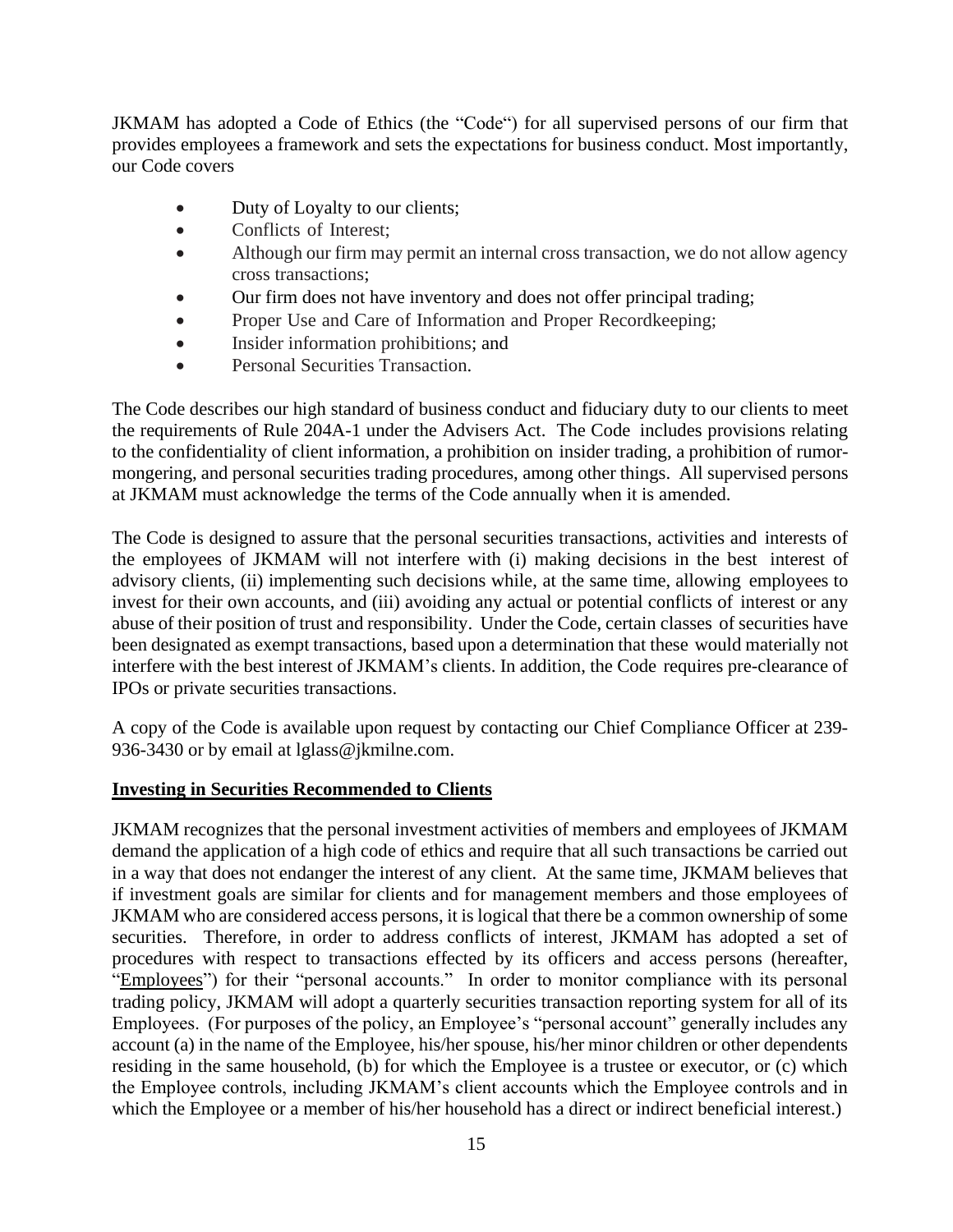From time to time, trading by JKMAM and its Employees (and certain of their relatives) in particular securities may be restricted in recognition of impending investment decisions on behalf of clients. If transaction orders for a client and JKMAM (and/or its Employees and certain of their relatives) are not aggregated, the transaction orders for JKMAM (and/or its Employees and relatives) will be approved prior to entry in order to mitigate any conflicts regarding timing of the transaction.

# <span id="page-15-0"></span>**Item 12 – Brokerage Practices**

**Broker Selection:** Our discretionary clients, typically authorize JKMAM, in writing, to determine which securities and the amount of securities to be bought or sold, the broker dealer to be used and the commission costs to be charged. Any limitations on this discretion must be included in the client's written authorization. Clients may amend these limitations in writing.

JKMAM will utilize Capital Institutional Services, Inc (CAPIS), among other select brokers based upon research provided, cost, skills, reputation, dependability and capability of the executing broker-dealer. Fixed Income markets have unique requirements for the execution of bonds or other fixed income products. As such the firm may be required to execute with one of a limited number of broker-dealers offering the bond.

As a fiduciary to our clients, JKMAM seeks best execution of transactions. Best execution is not always based on "best price". Our firm uses its best efforts to obtain prompt execution of its client's securities transactions on the most favorable terms reasonably obtainable, and in doing so considers a number of factors, including:

- 1. The net economic result to its clients' accounts;
- 2. Commission rates, which, absent instructions to the contrary from clients, JKMAM will attempt to negotiate within generally prevailing competitive ranges, but which may not always be the lowest available rate at any given time;
- 3. The apparent financial strength, stability and competence of the brokerage firms under consideration;
- 4. The efficiency with which it may be expected that transactions will be effected;
- 5. The inherent ability of the brokerage firms under consideration to effect the transaction in cases involving a large amount of the security in question; and
- 6. The availability and willingness of those brokerage firms to stand ready to execute difficult transactions in the future.

**Soft Dollars:** The term "soft dollars" is commonly understood to refer to arrangements where an investment adviser uses client brokerage commissions to pay for research or other services used by the investment adviser. Section 28(e) of the Securities Exchange Act of 1934, as amended, provides a "safe harbor" that permits investment advisers to enter into soft dollar arrangements if the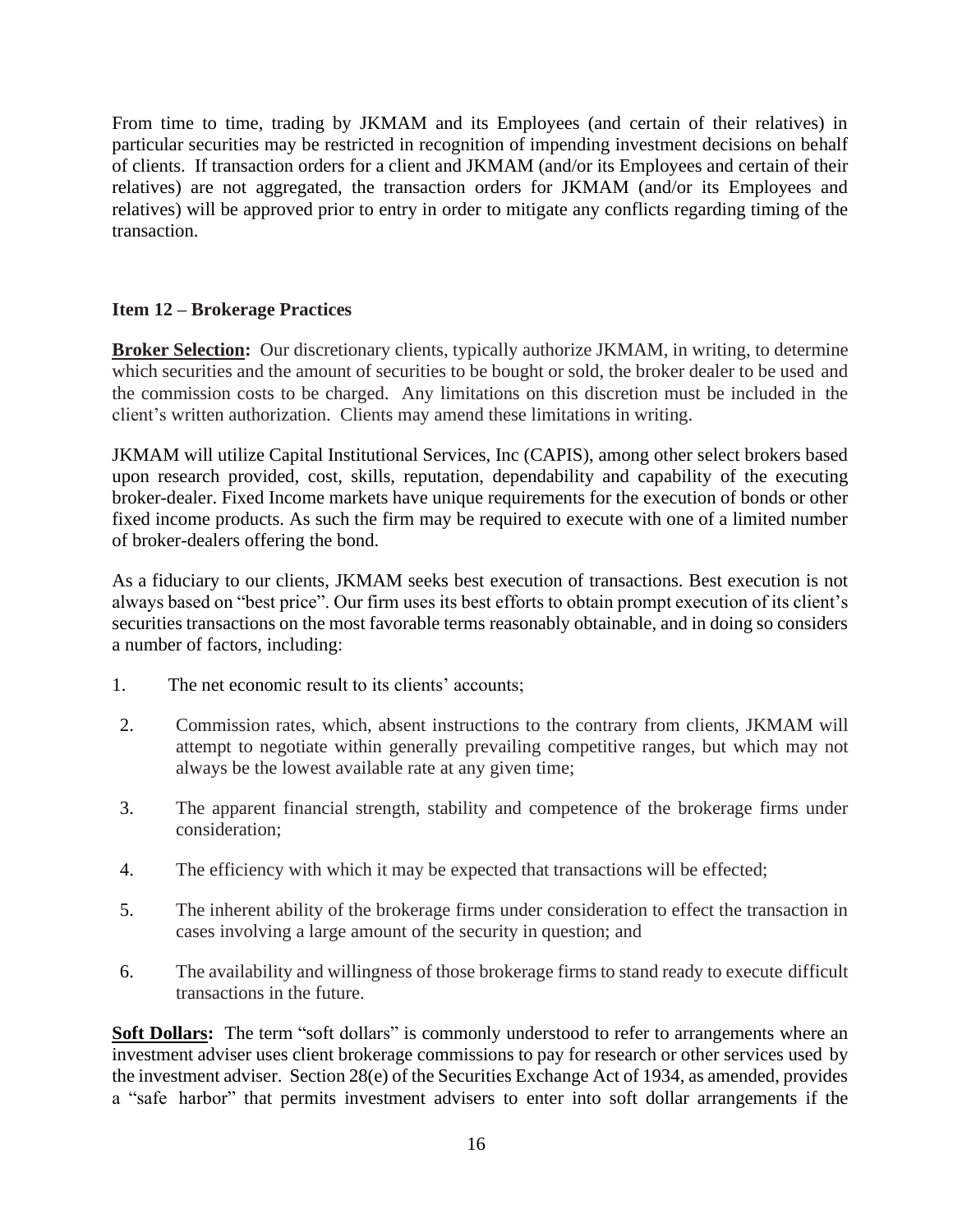investment adviser determines in good faith that the amount of the commission is reasonable in relation to the value of the brokerage and research services provided.

As a matter of policy, we utilize "soft dollar" arrangements and receive research of the type that is customarily provided by brokers or dealers to their institutional customers, which may be useful to us in serving the accounts that we advise. Although our receipt of such research services does not reduce our normal independent research activities, it may enable us to avoid the additional expenses that we might otherwise incur if we were to attempt to independently develop comparable information.

JKMAM's soft dollar policy is to make a good faith determination of the value of the research product or services in relation to the commissions paid. JKMAM also maintains soft dollar arrangements for those research products and services that assist JKMAM in its investment decision-making process. These research products are used to service all of the firm's accounts and not just those accounts paying for it.

Products and services include information in the form of written and oral reports, reports accessed by computers, statistical calculations, appraisals and analyses relating to markets, companies, industries, business and economic factors, market trends, portfolio strategy, and trading insight and intelligence. These research products and services are obtained in an effort to benefit the client.

JKMAM currently receives the benefit of the following services to assist in our investment management strategies, which are paid for by CAPIS:

- 1. Bloomberg
- 2. Bloomberg Port

Commissions generated by securities trades in client accounts pay for the aforementioned research services. The investment information obtained through the use of the investment services mentioned above is important in JKMAM's investment decision making and generally benefits all clients.

**Directed Brokerage:** We may accept direction from a client to place trades for such client's account with a particular broker-dealer. At times, a client will instruct us to direct a portion of its commissions to a specified broker-dealer. In the event that such direction occurs, we may have limited capability to negotiate commission levels or obtain volume discounts. In addition, in meeting the client's brokerage directive, we may not be able to aggregate these transactions with transactions we effect for other accounts we manage, and we may delay placing the orders for directed accounts until our orders for other accounts have been completed. As a result, the net price paid or received by the directed account may be different than the price paid or received by our other accounts, as we may be unable to achieve the most favorable execution. Directing brokerage may cost clients more money.

**Trade Aggregation:** When a trade is placed for more than one advisory client, JKMAM may, in its discretion, aggregate orders when JKMAM believes this will result in more favorable execution. All of JKMAM's clients executing trades on that day, participate in an aggregated trade to the extent it is consistent with the accounts' investment policy, guidelines and restrictions.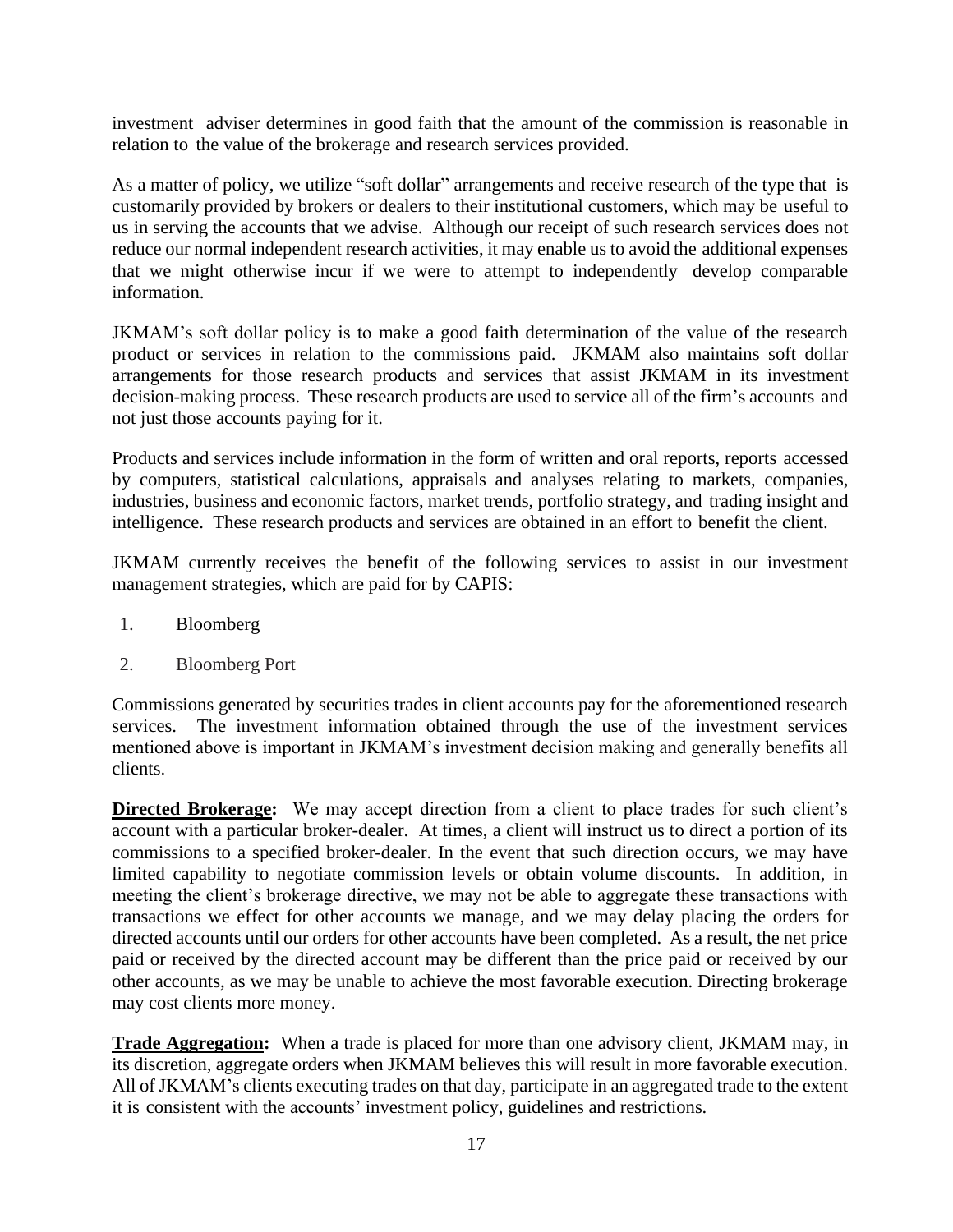**Trade Allocation:** If an aggregated trade order is filled in its entirety; the order will be allocated in accordance with the pre-trade allocation specified. If a block order is partially filled, the order is allocated among the accounts specified on the trade ticket on a pro rata basis in proportion to the intended pre-trade allocation. When trades are aggregated, each account within the block will receive the same price and commission. Any deviation from the pro rata allocation policy shall be for good cause.

**Brokerage for Client Referrals:** We do not direct securities transactions to any broker-dealer in exchange for referral of investment management clients. Our firm does not receive payment or pay for referrals.

# <span id="page-17-0"></span>**Item 13 – Review of Accounts**

JKMAM's investment team, including investment portfolio managers and the Chief Investment Officer, meet regularly to review market and client related issues. While certain aspects of each account are reviewed on a daily basis, official strategy meetings are held monthly or on an ad hoc basis as warranted by changes in the markets and economic factors.

Client reporting is also a large part of our client service platform, and typically includes a standard quarterly report of the account performance and analytics, as well as a copy of the account holdings. Clients also have the option to request information concerning the account in a specific format or at more frequent intervals. Reports are sent electronically.

# <span id="page-17-1"></span>**Item 14 – Client Referrals and Other Compensation**

JKMAM does not receive any cash, benefits, or other forms of payment from any firm or related person for client referrals. Our firm does not have any solicitor or referral fee arrangements.

#### <span id="page-17-2"></span>**Item 15 – Custody**

Rule 206(4)-2 under Advisers Act (the "Custody Rule") defines " custody" to include a situation in which an adviser or a related person holds, directly or indirectly, client funds or securities or has any authority to obtain possession of them, in connection with advisory services provided by the adviser.

For purposes of the Custody Rule, although our firm does not directly client fees, our firm may receive our portion of the fee as directly debited by the IRIA's request to the qualified custodian for client's fees in sub-advisory accounts. This authorization is considered to be a form of custody. As such, clients should be aware that the client will receive a statement, not less than quarterly, from their respective qualified custodian which evidences the client's holdings, transactions and fees for their account(s). Clients should review this statement carefully and notify their respective IRIA or the qualified custodian for concerns with any inconsistencies.